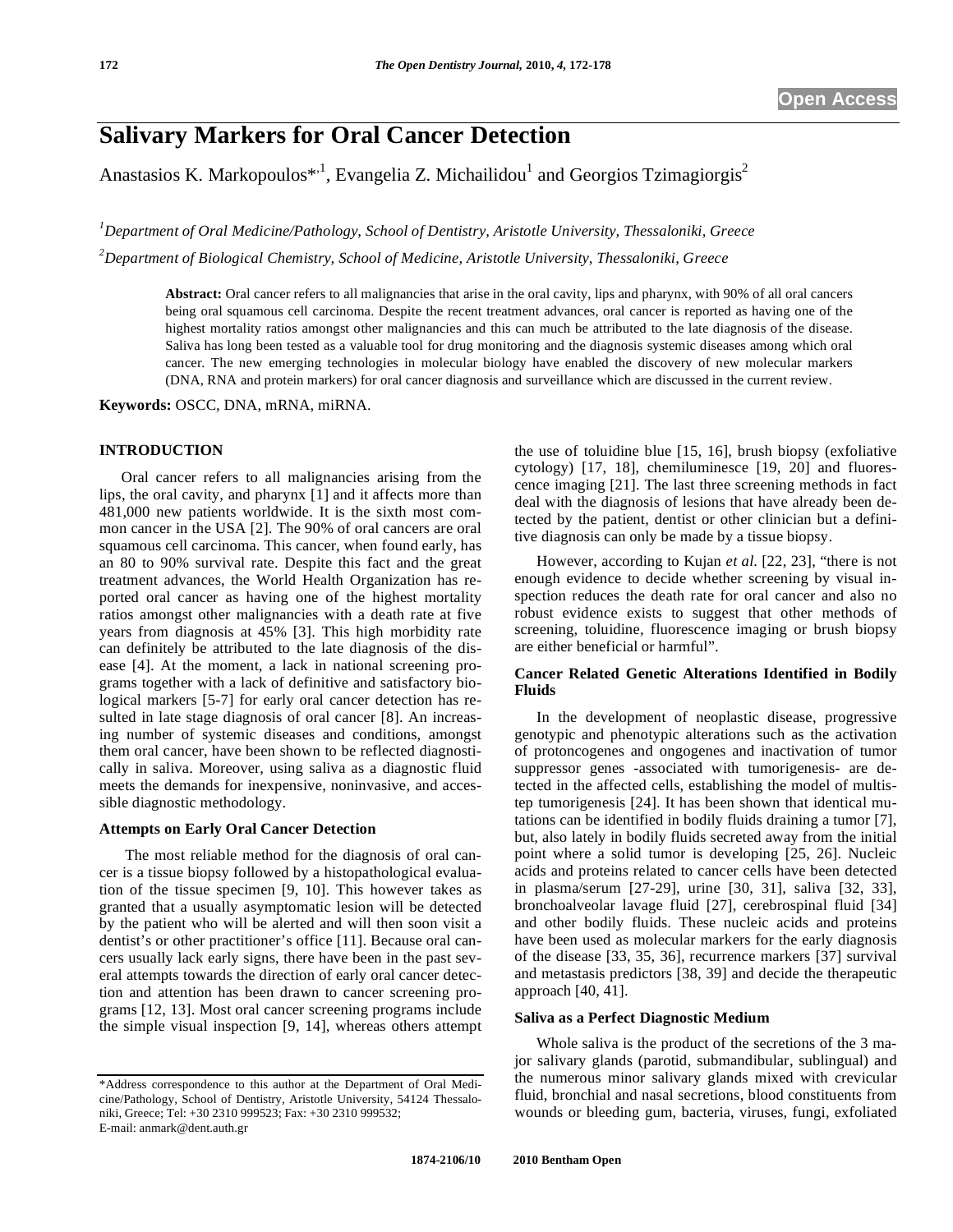epithelial cells and food debris [42, 43]. Saliva has been long proposed and used as a diagnostic medium [44-46] because it is easily accessible and its collection is non-invasive, not time-consuming, inexpensive, requires minimal training and can be used for the mass screening of large population samples [46, 47].

Whole saliva can be collected with or without stimulation. Stimulation can be performed with masticatory movements or by gustatory stimulation (citric acid) [48]. Stimulated saliva however, it can be collected in larger quantities, is a little bit altered in content [49]. Unstimulated saliva can be collected by merely spitting in a test tube or by leaving saliva drool from the lower lip [50] and it is more often used for the diagnosis or follow up of systemic diseases.

Saliva has long been used for the monitoring of drug abuse (drugs and addictive substances) such as cocaine, heroin, amphetamine, barbiturates [51] etc. Moreover salivary testing has largely performed for the diagnosis of HIVinfection [52, 53]. Analysis of salivary parameters such as salivary flow rate, pH, buffer capacity, lactobacillus, and yeast content, presence of IgG, IgM and anti-La autoantibodies and raised protein levels such as that of lactoferrin and cystatin C as has been proposed for the diagnosis of Sjogren's syndrome [54, 55]. Concerning cancer diagnostics and follow up altered levels of certain mRNA molecules [33, 56] have been detected in saliva in oral cancer patients and of certain proteins in several cancers [25, 26, 57].

# **Speculations about Possible Mechanisms that Lead to the Presence of Genotypic and Phenotypic Markers in the Saliva**

Cell-free nucleic acids and proteins in saliva may derive from serum or can be locally produced [58].

Serum derived nucleic acids and proteins in the saliva may be part of the normal salivary secretion (by the acinar cells) [59] or come there either *via* intracellular routes such as active transport or passive diffusion [60] from the serum to saliva across cell membranes or extracellular routes such as ultrafiltration through tight junctions [61] or as constituents of the outflowing crevicular fluid.

Cell free nucleic acids and proteins in saliva however can be locally produced by cell necrosis, lysis or apoptosis and trauma and may even be actively released by normal epithelial or cancerous cells. Cell necrosis is a possible mechanism leading to the release of cell free nucleic acids and proteins in the saliva and this idea is also supported by the large amount of DNA in the plasma of patients with cancers in an advanced stage. Moreover, mounting evidence exists concerning the presence of cell-free nucleic acids and proteins in apoptotic bodies [62] which also protect these molecules from degradation [63]. The active release of these molecules in exosomes or microvesicles is another strong possibility [64]. Exosomes or microvesicles are released by living cells. They are membrane vesicles, 40–100-nm in diameter [65], originating from the endoplasmic reticulum and are released when fused with the cell membrane. They contain mRNA [66], miRNA [67] and proteins [68, 69] and are thought to play a role in the cell-free intercellular communication [69- 71], Table **1**.

# **Salivary Markers for Oral Cancer Detection**

Molecular markers for the diagnosis of OSCC can be quested in 3 levels; (I) changes in the cellular DNA, which result in (II) altered mRNA transcripts, leading to (III) altered protein levels (intracellularly, on the cell surface or extracellularly). All these markers are summarized in Table **2**.

# **Changes in the Cellular DNA**

Typical changes in the host DNA of dysplastic or cancer cells include point mutations, deletions, translocations, amplifications and methylations, cyclin D<sub>1</sub>, epidermal growth factor receptor (EGFR), microsatellite instability and HPV presence.

Allelic loss on chromosomes 9p has been observed in OSCC [72]. Mitochondrial DNA mutations have also been useful targets to detect exfoliated OSCC cells in saliva. They have been identified in 46% of head and neck cancers. The same mitochondrial DNA mutations were detected in 67% of saliva samples from OSCC patients by direct sequencing alone [73]. p53 gene mutations are also present in approximately one-half of head and neck cancers [74, 75]. Using plaque hybridization, Boyle *et al.* [75] identified tumor specific p53 mutations in 71% saliva samples from patients with head and neck cancer.

#### **Table 1. Mechanisms that Lead to the Presence of Genotypic and Phenotypic Markers in the Saliva**

| Cell-free nucleic acids & proteins in saliva | Serum derived    | Normal salivary secretion               |
|----------------------------------------------|------------------|-----------------------------------------|
|                                              |                  | Passive diffusion                       |
|                                              |                  | Active transport                        |
|                                              |                  | Ultrafiltration through tight junctions |
|                                              |                  | Outflow of crevicular fluid             |
|                                              | Locally produced | Cell necrosis, lysis                    |
|                                              |                  | Apoptosis                               |
|                                              |                  | <b>Trauma</b>                           |
|                                              |                  | Active release                          |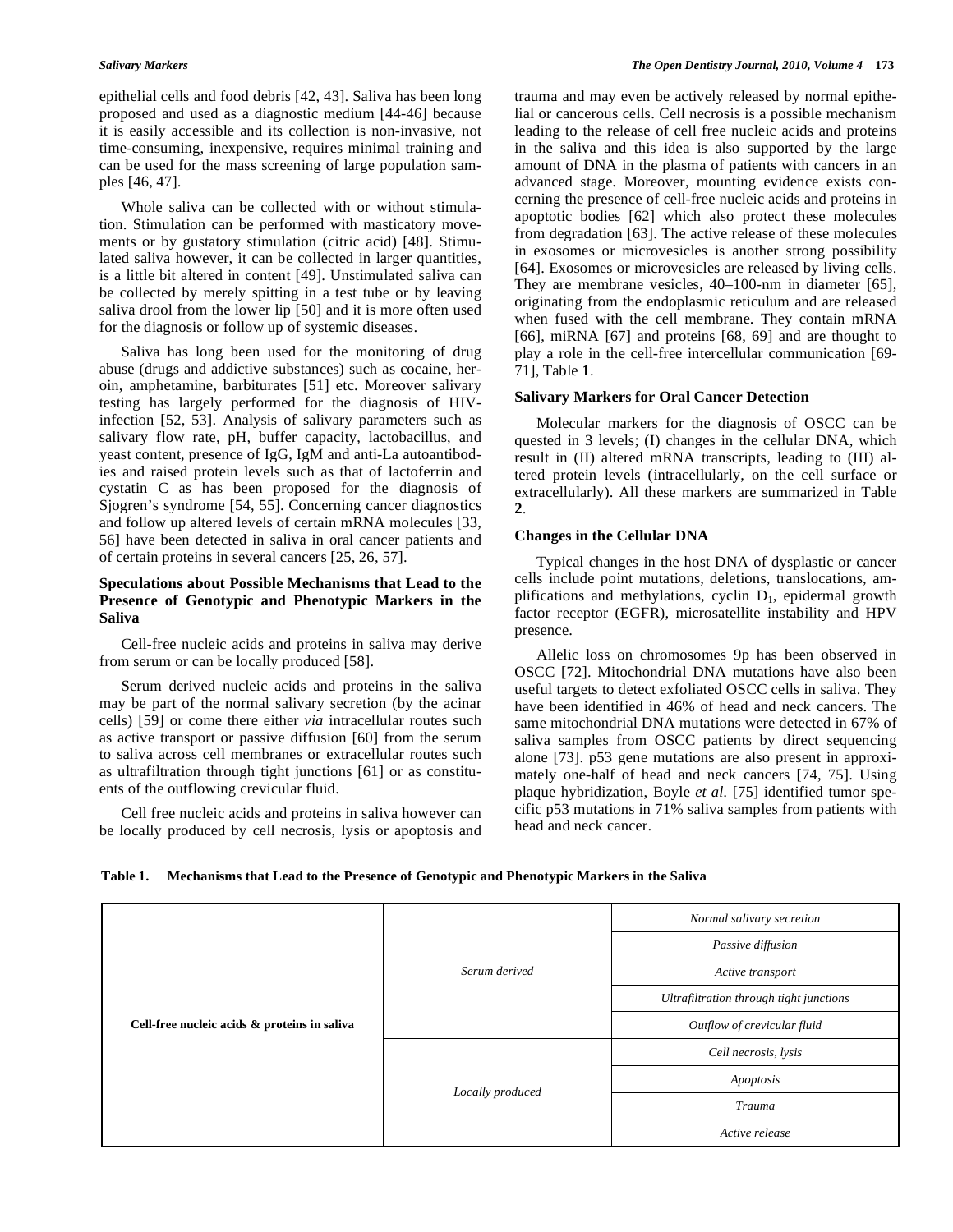| <b>Changes in the cellular DNA</b>                          | <b>Altered mRNA transcripts</b>                | Altered protein markers                                  |
|-------------------------------------------------------------|------------------------------------------------|----------------------------------------------------------|
| Allelic loss on chromosomes 9p                              | Presence of IL8                                | Elevated levels of defensin-1                            |
| Mitochondrial DNA mutations                                 | Presence of IL1B                               | <b>Elevated CD44</b>                                     |
| p53 gene mutations                                          | DUSP1 (dual specificity phosphatase 1)         | Elevated IL-6 and IL-8                                   |
| Promoter hypermethylation of genes (p16,<br>MGMT, or DAP-K) | H3F3A (H3 histone, family 3A)                  | Inhibitors of apoptosis (IAP)                            |
| Cyclin D1 gene amplification                                | OAZ1 (ornithine decarboxylase antizyme 1)      | Squamous cell carcinoma associated anti-<br>gen (SCC-Ag) |
| Increase of Ki67 markers                                    | S100P (S100 calcium binding protein P)         | Carcino-embryonic antigen (CEA)                          |
| Microsatellite alterations of DNA                           | SAT (spermidine/spermine N1-acetyltransferase) | Carcino-antigen (CA19-9)                                 |
| Presence of HPV                                             |                                                | CA128                                                    |
|                                                             |                                                | Serum tumor marker (CA125)                               |
|                                                             |                                                | Intermediate filament protein (Cyfra 21-1)               |
|                                                             |                                                | Tissue polypeptide specific antigen (TPS)                |
|                                                             |                                                | Reactive nitrogen species (RNS)                          |
|                                                             |                                                | 8-OHdG DNA damage marker                                 |
|                                                             |                                                | Lactate dehydrogenase (LDH)                              |
|                                                             |                                                | Immunoglobulin $(IgG)$                                   |
|                                                             |                                                | $s-IgA$                                                  |
|                                                             |                                                | Insulin growth factor (IGF)                              |
|                                                             |                                                | Metalloproteinases MMP-2 and MMP-11                      |

**Table 2. Molecular Markers for the Diagnosis of Oral Squamous Cell Carcinoma** 

Promoter hypermethylation of several genes has been reported in head and neck cancer. Rosas *et al.* identified aberrant methylation of at least one of three genes (p16, MGMT, or DAP-K) in OSCC. Abnormal promoter hypermethylation was also detected in the matched saliva sample in 65% of OSCC patients [76].

Cyclin D1 gene amplification has been found to be associated with poor prognosis in OSCC [77]. In another study Ki67 markers were increased, while 8-oxoguanine DNA glycosylase, phosphorylated-Src and mammary serine protease inhibitor (Maspin) were found decreased in the saliva of patients with OSCC [78].

Microsatellite alterations of DNA were also observed in the saliva of patients with small cell lung cancer [79]. In the same study it was further demonstrated that 93% of the patients with microsatellite instability in tumor DNA also had similar microsatellite alterations in the corresponding plasma DNA.

The presence of HPV (human papilloma virus) and Epstein Barr virus genomic sequences have been identified as possible DNA molecular markers in detecting OSCC and tumor progression [80, 81].

# **Altered mRNA Transcripts**

RNA for years was thought to quickly degrade in saliva due to the various RNAses that saliva contains [82]. Despite the opposite reports [83], cell-free RNA molecules however, seem to exist in saliva both intact but also fragmented [84]. An intriguing question that remains to be answered is the mechanism by which mRNA in saliva is protected by degradation. A speculation is that salivary mRNA is contained in apoptotic bodies [63, 64] or actively released in exosomes or microvesicles [66, 68,70]. Lately microRNAs, small RNA molecules, 18-24 molecules in length, that seem to regulate transcription were also discovered existing in saliva [85-87].

mRNA detection in saliva has been extensively reported enabling body fluid identification in Forensic Medicine [88, 89]. Moreover mRNA markers in the saliva have been proposed for the diagnosis of primary Sjögren's syndrome [90] and for the identification of sleep drive both in flies but also in humans [91].

Various mRNA molecules were found up-regulated in the saliva of patients suffering from OSCC by the team of Li *et al.* [33]. Seven mRNA molecules: transcripts of: 1. IL8 (interleukin 8) playing a role in angiogenesis; replication; calcium-mediated signaling pathway; cell adhesion; chemo-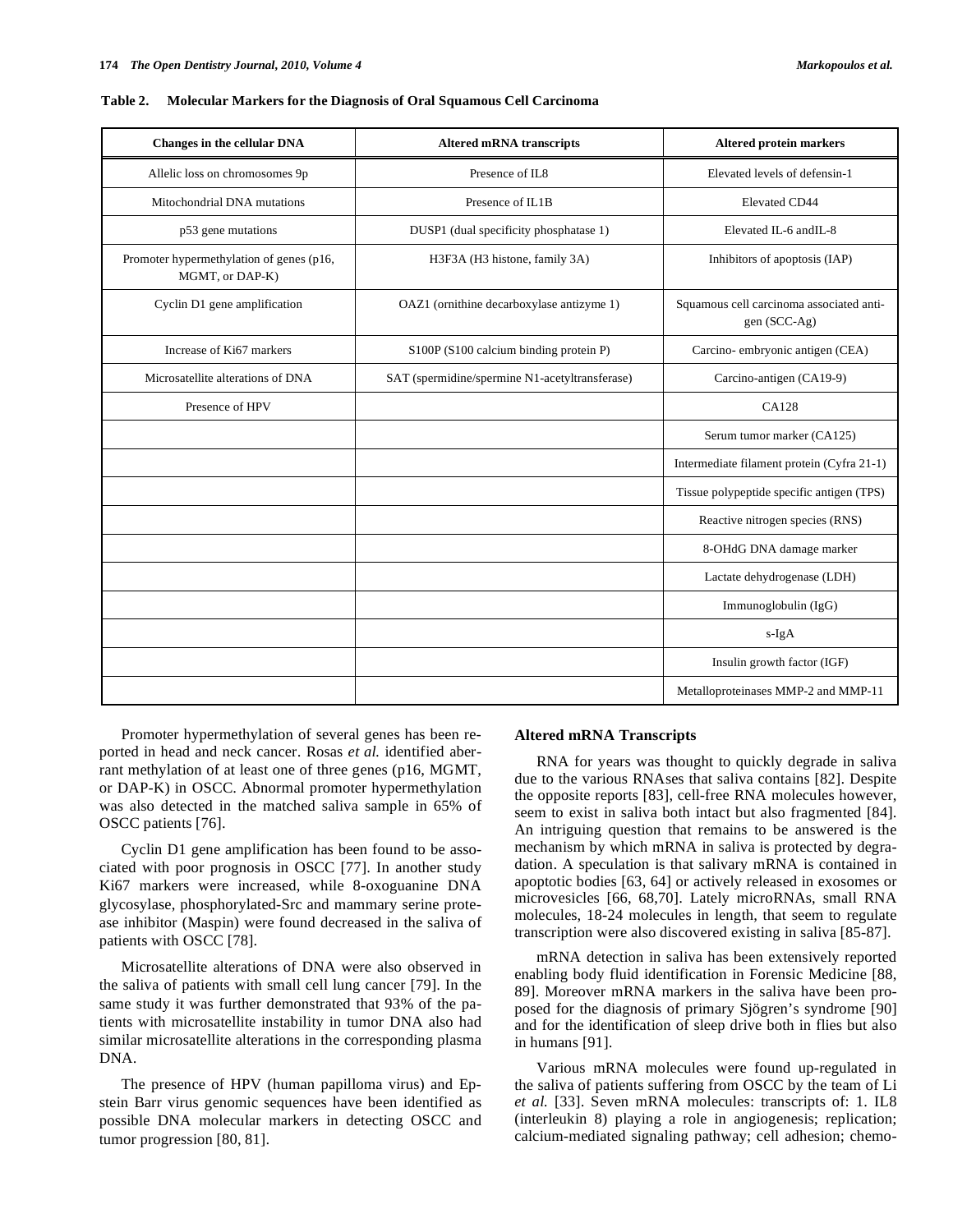taxis; cell cycle arrest; immune response, 2. IL1B (interleukin 1B) which takes part in signal transduction; proliferation; inflammation and apoptosis 3. DUSP1 (dual specificity phosphatase 1) with a role in protein modification; signal transduction and oxidative stress, 4. H3F3A (H3 histone, family 3A) having a DNA binding activity, 5. OAZ1 (ornithine decarboxylase antizyme 1) taking part in polyamine biosynthesis 6. S100P (S100 calcium binding protein P) with a role in protein binding and calcium ion binding, and 7. SAT (spermidine/spermine N1-acetyltransferase) which takes part in enzyme and transferase activity- were found significantly elevated in OSCC patients rather than in healthy controls [56].

# **Altered Protein Markers**

Several salivary protein markers for OSCC have been investigated in various studies and have shown relatively moderate sensitivity and specificity values relative to prognosis prediction.

For example, defensins are peptides which possess antimicrobial and cytotoxic properties. They are found in the azurophil granules of polymorphonuclear leukocytes [92, 93]. Elevated levels of salivary defensin-1 were found to be indicative for the presence of OSCC, since higher concentrations of salivary defensin-1 were detected in patients with OSCC compared with healthy controls [94].

In another study soluble CD44 [95] was found to be elevated in the majority of patients with OSCC and distinguished cancer from benign disease with high specificity. Whereas the solCD44 test lacks sensitivity by itself, methylation status of the CD44 gene seems to complement the solCD44 test and provides very high sensitivity and specificity for the detection of OSCC.

St John *et al.* [32] investigated whether IL-6 and/or IL-8 could serve as informative biomarkers for OSCC in saliva. Interleukin 8 was detected at higher concentrations in saliva, while IL-6 was detected at higher concentrations in serum of patients with OSCC. Thus, they concluded that IL-8 in saliva and IL-6 in serum hold promise as biomarkers for OSCC.

A group of leading researchers [33, 56, 96-99] using new and sophisticated approaches, such as, Luminex Multianalyte Profiling (xMAP) technology, shotgun proteomics, capillary reversed-phase liquid chromatography with quadruple timeofflight mass spectrometry and matrix-assisted laser desorption/ionization–mass spectrometry (MALDI–MS), has contributed significantly in recent years to the research in saliva for cancer diagnosis. Their studies have shown that saliva contains proteins that may serve as biomarkers for OSCC, since 46 peptides/proteins were found at significantly different levels between the OSCC and control groups. For example Arellano-Garcia *et al.* [100] using Luminex xMAP technology showed that both IL-8 and IL-1 $\beta$  were expressed at significantly higher levels in OSCC subjects.

Other salivary biomarkers which have been shown to be significantly altered in OSCC patients as compared with healthy controls are inhibitors of apoptosis (IAP) [101], squamous cell carcinoma associated antigen (SCC-Ag) [102- 104], carcino- embryonic antigen (CEA) [102, 103], carcinoantigen (CA19-9) [102, 104], CA128 [102, 104], serum tumor marker (CA125) [105], intermediate filament protein (Cyfra 21-1) [106-108], tissue polypeptide specific antigen (TPS) [108, 109], reactive nitrogen species (RNS) and 8- OHdG DNA damage marker [106], lactate dehydrogenase (LDH) and immunoglobulin (IgG) [107], s-IgA [110], insulin growth factor (IGF) [110], metalloproteinases MMP-2 and MMP-11 [110].

### **CONCLUSIONS**

For years saliva is tested as a diagnostic fluid and compared to blood (serum or plasma) in parameters such as sensitivity, specificity and applicability of the method, cost and duration of the procedure, patient compliance [111] etc. Due to the recent advances and emerging technologies in molecular biology new molecular markers (DNA, RNA and protein markers) have been discovered existing in the saliva in measurable quantities [112]. OSCC can be diagnosed with high sensitivity and specificity by merely testing saliva samples from the subjects. This does not of course undermine the value of screening tests by visual examination neither the importance of the tissue biopsy.

Despite the scepticism in the scientific community and the conservatism of the patients, saliva seems to emerge as a valuable tool in cancer diagnostics and mass population screening. In our opinion much attention must be given to the saliva collecting method. An attempt to integrate the simultaneous testing of different salivary molecular markers in order to raise the possibility of an accurate diagnosis by simply using micro- and nano-electrical-mechanical systems biosensors is on the way raising much hope in its future applications [113].

Finally, since the present methods are not ready for immediate clinical use as diagnostic tools, much work is necessary and it can be envisaged that simple, fast, portable and cost-effective clinical diagnostic systems could be available in the near future.

#### **REFERENCES**

- [1] The international statistical classification of diseases and related health problems. Geneva: World Health Organization, 1992; 1(10).
- [2] American Cancer Society. Cancer Facts and Figures 2007. Atlanta: American Cancer Society 2007.
- [3] Ferlay J, Bray F, Pisani P, Parkin DM. GLOBOCAN 2000, cancer incidence, mortality and prevalence worldwide, Version 1.0, Lyon: IARC Press 2001.
- [4] Peacock S, Pogrel A, Schmidt BL. Exploring the reasons for delay in treatment of oral cancer. Am Dent Assoc 2008; 139: 1346-52.
- [5] Schantz SP. Biologic markers, cellular differentiation, and metastatic head and neck cancer. Eur Arch Otorhinolaryngol 1993; 250: 424-8.
- [6] Schantz SP. Carcinogenesis, markers, staging, and prognosis of head and neck cancer. Curr Opin Oncol 1993; 5: 483-90.
- [7] Sidransky D. Emerging molecular markers of cancer. Nat Rev Cancer 2002; 3: 210-9.
- [8] Ellison MD, Campbell BH. Screening for cancer of the head and neck: addressing the problem. Surg Oncol Clin N Am 1999; 8: 725- 34.
- [9] Fedele S. Diagnostic aids in the screening of oral cancer. Head Neck Oncol 2009; 30; 1-5.
- [10] Trullenque-Eriksson A, Munoz-Corcuera M, Campo-Trapero J, Cano-Sánchez J, Bascones-Martínez A. Analysis of new diagnostic methods in suspicious lesions of the oral mucosa. Med Oral Patol Oral Cir Buccal 2009; 14: E210.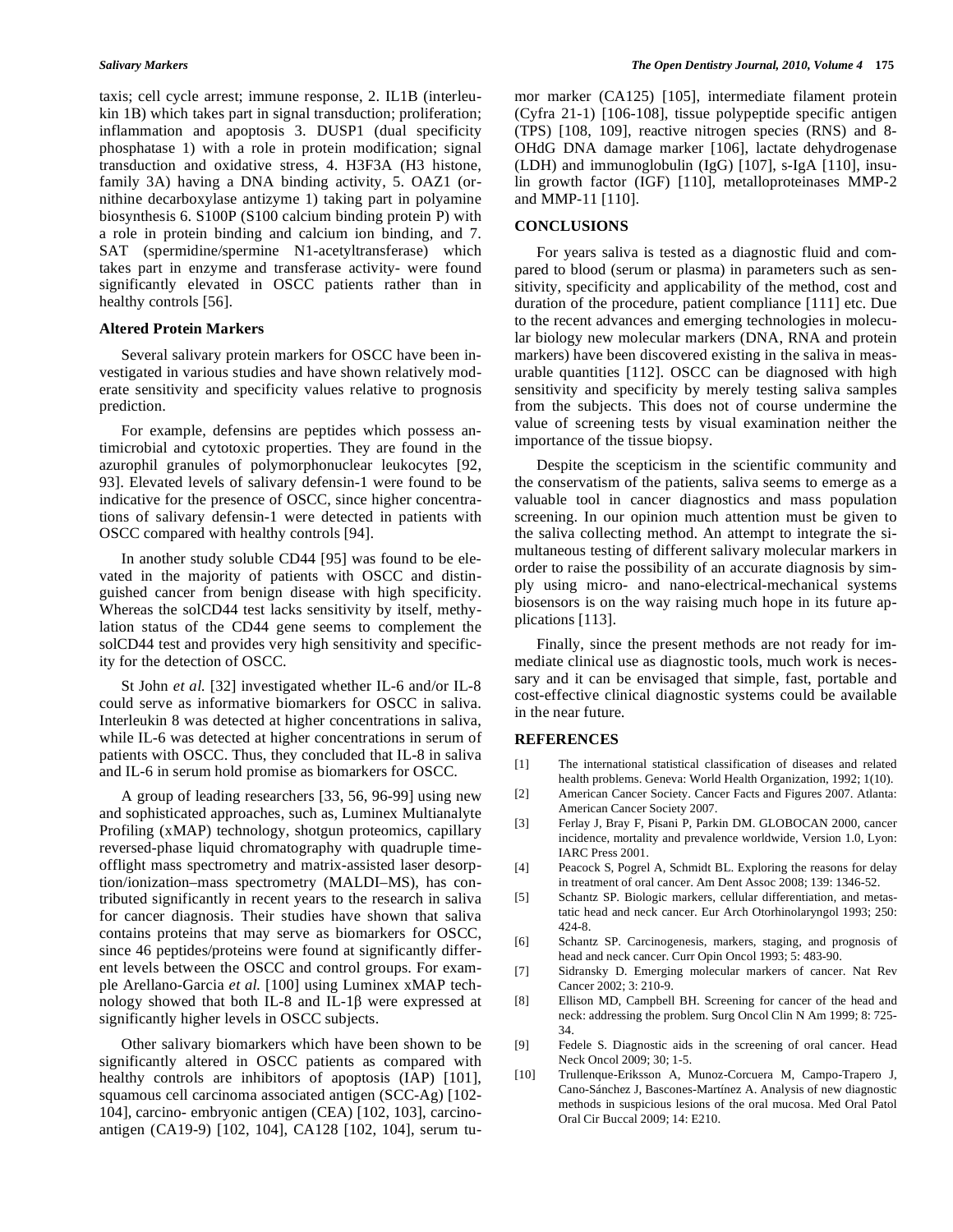- [11] Dolan RW, Vaughan CW, Fuleihan N. Symptoms in early head and neck cancer: an inadequate indicator. Otolaryngol Head Neck Surg 1998; 118: 463-7.
- [12] Sankila R, Coll EC. Evaluation and monitoring of screening program. Luxembourg: Office for the Official Publication of the European Communities 2001; pp. 243-254.
- [13] Warnakulasuriya S, Nanayakkara BG. Reproducibility of an oral cancer and precancer detection program using a primary health care model in Sri Lanka. Cancer Detect Prev 1991; 15: 331-4. http://www.jdentaled.org/cgi/external\_ref?access\_num=1751941&l ink\_type=MED
- [14] Zakzerwska JM, Hindle I, Speight PM. Practical considerations for the establishment of an oral cancer screening programme. Commun Dent Health 1993; 10(Suppl 1): 79-85.
- [15] Onofre MA, Sposto MR, Navarro CM. Reliability of toluidine application in the detection of oral epithelial dysplasia and in situ and invasive squamous cell carcinomas. Oral Surg Oral Med Oral Pathol Oral Radiol Endod 2001; 91: 535-40.
- [16] Zhang L, Williams M, Poh CF, *et al.* Toluidine blue staining identifies high-risk primary oral premalignant lesions with poor outcome. Cancer Res 2005; 65: 8017-21.
- [17] Christian DC. Computer-assisted analysis of oral brush biopsies at an oral cancer screening program. J Am Dent Assoc 2002; 133: 357-62.
- [18] Mehrotra R, Hullmann M, Smeets R, Reichert TE, Driemel O. Oral cytology revisited. J Oral Pathol Med 2009; 38: 161-6.
- [19] Kerr AR, Sirois DA, Epstein JB. Clinical evaluation of chemiluminescent lighting:an adjunct for oral mucosal examinations. J Clin Dent 2006; 17: 59-63.
- [20] Epstein JB, Silverman S, Jr, Epstein JD, Lonky SA, Bride MA. Analysis of oral lesion biopsies identified and evaluated by visual examination, chemiluminescence and tolouidine blue. Oral Oncol 2008; 44: 538-44.
- [21] Onizawa K, Saginoya H, Furuya Y, Yoshida H. Fluorescence photography as a diagnostic method for oral cancer. Cancer Lett 1996;  $108:61-6$ .
- [22] Kujan O, Glenny AM, Oliver R, Thakker N, Sloan P. Screening programmes for the early detection and prevention of oral cancer. Aust Dent J 2009; 54: 170-2.
- [23] Omar K, Glenny A, Duxbury J, Thakker N, Sloan P. Evaluation of screening strategies for improving oral cancer mortality: a cohrane systematic review. J Dent Educ 2005; 69: 255-65.
- [24] Farber E. The multistep nature of cancer development. Cancer Res 1984; 44: 4217-23.
- [25] Bigler LR, Streckfus CF, Dubinsky WP. Salivary biomarkers for the detection of malignant tumors that are remote from the oral cavity. Clin Lab Med 2009; 29: 71-85.
- [26] Streckfus C, Bigler L, Dellinger T, Dai X, Kingman A, Thigpen JT. The presence of soluble c-erbB-2 in saliva and serum among women with breast carcinoma: a preliminary study. Clin Cancer Res 2000; 6: 2363-70.
- [27] Schmidt B, Engel E, Carstensen T, *et al*. Quantification of free RNA in serum and bronchial lavage: a new diagnostic tool in lung cancer detection? Lung Cancer 2005; 48: 145-7.
- [28] Kopreski MS, Benko FA, Gocke CD. Circulating RNA as a tumor marker: detection of 5T4 mRNA in breast and lung cancer patient serum. Ann NY Acad Sci 2001; 945: 172-8.
- [29] Hasselmann DO, Rappl G, Rössler M, Ugurel S, Tilgen W, Reinhold U. Detection of tumor-associated circulating mRNA in serum, plasma and blood cells from patients with disseminated malignant melanoma. Oncol Rep 2001; 8: 115-8.
- [30] Bryzgunova OE, Skvortsova TE, Kolesnikova EV, *et al*. Isolation and comparative study of cell-free nucleic acids from human urine. Ann NY Acad Sci 2006; 1075: 334-4.
- [31] Yoneda K, Iida H, Endo H, *et al*. Identification of cystatin SN as a novel tumor marker for colorectal cancer. Int J Oncol 2009; 35: 33- 40.
- [32] St John M, Li Y, Zhou X, *et al*. Interleukin 6 and interleukin 8 as potential biomarkers for oral cavity and oropharyngeal squamous cell carcinoma. Arch Otolaryngol Head Neck Surg 2004; 130: 929- 35.
- [33] Li Y, St John MA, Zhou X, *et al*. Salivary transcriptome diagnostics for oral cancer detection. Clin Cancer Res 2004; 10: 8442-50.
- [34] de Bont JM, van Doorn J, Reddingius RE, *et al*. Various components of the insulin-like growth factor system in tumour tissue, cerebrospinal fluid and peripheral blood of pediatric medulloblastoma and ependymoma patients. Int J Cancer 2008; 123: 594-600.
- [35] Johnson PJ, Lo YM. Plasma nucleic acids in the diagnosis and management of malignant disease. Clin Chem 2002; 48: 1186-93.
- [36] Neves AF, Araújo TG, Biase WK, *et al*. Combined analysis of multiple mRNA markers by RT-PCR assay for prostate cancer diagnosis. Clin Biochem 2008; 41: 1191-8.
- [37] Honma H, Kanda T, Ito H, *et al*. Squamous cell carcinoma-antigen messenger RNA level in peripheral blood predicts recurrence after resection in patients with esophageal squamous cell carcinoma. Surgery 2006; 139: 678-85.
- [38] El-Abd E, El-Tahan R, Fahmy L, *et al*. Serum metastasin mRNA is an important survival predictor in breast cancer. Br J Biomed Sci 2008; 65: 90-4.
- [39] Voorzanger-Rousselot N, Goehrig D, Journe F, *et al*. Increased Dickkopf-1 expression in breast cancer bone metastases. Br J Cancer 2007; 97: 964-70.
- [40] Siddiqua A, Chendil D, Rowland R, *et al*. Increased expression of PSA mRNA during brachytherapy in peripheral blood of patients with prostate cancer. Urology 2002; 60: 270-5.
- [41] Ogawa O, Iinuma M, Sato K, *et al*. Circulating prostate-specific antigen mRNA during radical prostatectomy in patients with localized prostate cancer: with special reference to neoadjuvant hormonal therapy. Urol Res 1999; 27: 291-6.
- [42] Mandel ID. The functions of saliva. J Dent Res 1987; 66: 623-7.
- [43] Sreebny LM. Salivary flow in health and disease. Compend Suppl 1989; 13: S461-9.
- [44] Kaufman E, Lamster I. The diagnostic applications of saliva: a review. Crit Rev Oral Biol Med 2002; 13: 197-212.
- [45] Streckfus CF, Bigler L. Saliva as a diagnostic fluid. Oral Dis 2002; 8: 69-76.
- [46] Malamud D. Saliva as a diagnostic fluid. Br Med J 1992; 8: 207-8.
- [47] Samaranayake L. Saliva as a diagnostic fluid. Int Dent J 2007; 57: 295-9.
- [48] Fox PC. Salivary enhancement therapies. Caries Res 2004; 38: 241-6.
- [49] da Mata AD, da Silva Marques DN, Silveira JM, *et al*. Effects of gustatory stimulants of salivary secretion on salivary pH and flow: a randomized controlled trial. Oral Dis 2009; 15: 220-8.
- [50] Navazesh M. Methods for collecting saliva. Ann NY Acad Sci 1993; 8: 72-7.
- [51] Bosker WM, Huestis MA. Oral fluid testing for drugs of abuse. Clin Chem 2009; 55: 1910-31.
- [52] Pink R, Simek J, Vondrakova J, *et al*. Saliva as a diagnostic medium. Biomed Pap Med Fac Univ Palacky Olomouc Czech Repub 2009; 153: 103-10.
- [53] Roberts KJ, Grusky O, Swanson AN. Outcomes of blood and oral fluid rapid HIV testing: a literature review, 2000-2006. AIDS Patient Care STDS 2007; 21: 621-37.
- [54] Giusti L, Baldini C, Bazzichi L, Bombardieri S, Lucacchini A. Proteomic diagnosis of Sjögren's syndrome. Expert Rev Proteomics 2007; 4: 757-67.
- [55] Sreebny LM, Zhu WX. The use of whole saliva in the differential diagnosis of Sjögren's syndrome. Adv Dent Res 1996; 10: 17-24.
- [56] Zimmermann BG, Wong DT. Salivary mRNA targets for cancer diagnostics. Oral Oncol 2008; 44: 425-9.
- [57] Di-Xia C, Schwartz P, Fan-Qin L. Salivary and serum CA 125 assays for detecting malignant ovarian tumors. Obstet Gynecol 1990; 8: 701-4.
- [58] Kaufman E, Lamster IB. The diagnostic applications of saliva: a review. Crit Rev Oral Biol Med 2002; 13: 197-212.
- [59] Baum BJ. Principles of saliva secretion. Ann NY Acad Sci 1993; 694: 17-23.
- [60] Haeckel R, Hanecke P. Application of saliva for drug monitoring: an *in vivo* model for transmembrane transport. Eur J Clin Chem Clin Biochem 1996; 34: 171-91.
- [61] Aps JK, Martens LC. Review: the physiology of saliva and transfer of drugs into saliva. Forensic Sci Int 2005; 150: 119-31.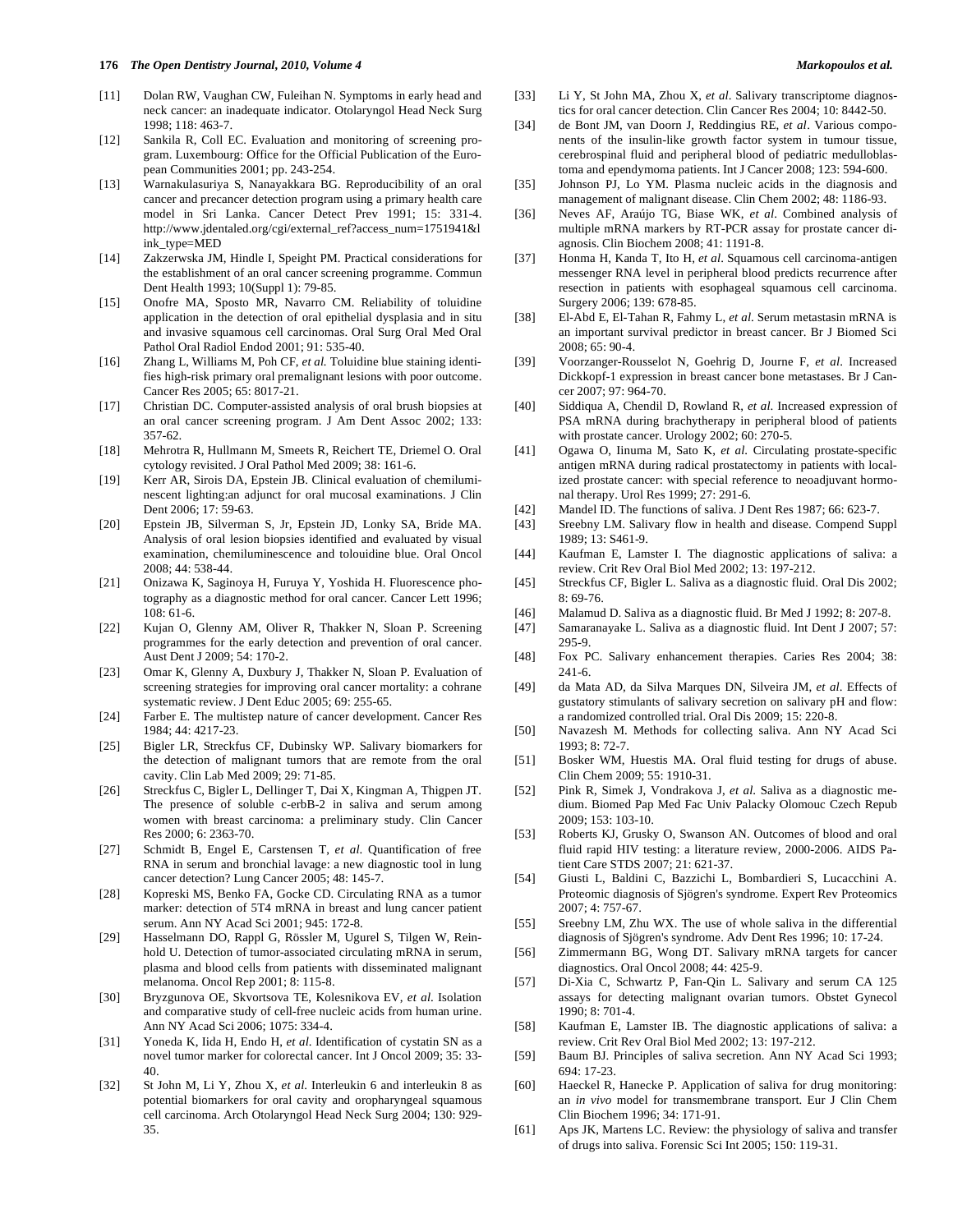- [62] Halicka HD, Bedner E, Darzynkiewicz Z. Segregation of RNA and separate packaging of DNA and RNA in apoptotic bodies during apoptosis. Exp Cell Res 2000; 260: 248-56.
- [63] Hasselmann D, Rappl G, Tilgen W, Reinhold U. Extracellular tyrosinase mRNA within apoptotic bodies is protected from degradation in human serum. Clin Chem 2001; 47: 1488-9.
- [64] Ratajczak J, Wysoczynski M, Hayek F, Janowska-Wieczorek A, Ratajczak MZ. Membrane-derived microvesicles: important and underappreciated mediators of cell-to-cell communication. Leukemia 2006; 20: 1487-95.
- [65] Simpson RJ, Lim JW, Moritz RL, Mathivanan S. Exosomes: proteomic insights and diagnostic potential. Expert Rev Proteomics 2009; 6: 267-83.
- [66] García JM, García V, Peña C, *et al*. Extracellular plasma RNA from colon cancer patients is confined in a vesicle-like structure and is mRNA-enriched. RNA 2008; 14: 1424-32.
- [67] Yuan A, Farber E, Rapoport A, *et al*. Transfer of microRNAs by embryonic stem cell microvesicles. PLoS One 2009; 4: e4722.
- [68] Skog J, Würdinger T, van Rijn S, *et al*. Glioblastoma microvesicles transport RNA and proteins that promote tumour growth and provide diagnostic biomarkers. Nat Cell Biol 2008; 10: 1470-6.
- [69] Simpson RJ, Jensen SS, Lim JW. Proteomic profiling of exosomes: current perspectives. Proteomics 2008; 8: 4083-99.
- [70] Al-Nedawi K, Meehan B, Rak J. Microvesicles: messengers and mediators of tumor progression. Cell Cycle 2009; 8: 2014-8.
- [71] Aharon A, Brenner B. Microparticles, thrombosis and cancer. Best Pract Res Clin Haematol 2009; 22: 61-9.
- [72] Nawroz H, van der Riet P, Hruban RH, Koch W, Ruppert JM, Sidransky D. Allelotype of head and neck squamous cell carcinoma. Cancer Res 1994; 54: 1152-5.
- [73] Fliss MS, Usadel H, Caballero OL, *et al.* Facile detection of mitochondrial DNA mutations in tumors and bodily fluids. Science 2000; 287: 2017-9.
- [74] Liao PH, Chang YC, Huang MF, Tai KW, Chou MY. Mutation of p53 gene codon 63 in saliva as a molecular marker for oral squamous cell carcinomas. Oral Oncol 2000; 36: 272-6.
- [75] Boyle JO, Hakim J, Koch W, *et al.* The incidence of p53 mutations increases with progression of head and neck cancer. Cancer Res 1993; 53: 4477-80.
- [76] Rosas SL, Koch W, Carvalho MGC, *et al.* Promoter hypermethylation patterns of p16, O6-methylguanine-DNA-methyltransferase, and death-associated protein kinase in tumors and saliva of head and neck cancer patients. Cancer Res 2001; 61: 939-42.
- [77] Vielba R, Bilbao J, Ispizua A, *et al.* p53 and cyclin D1 as prognostic factors in squamous cell carcinoma of the larynx. Laryngoscope 2003; 113: 167-72.
- [78] Shpitzer T, Hamzany Y, Bahar G, *et al*. Salivary analysis of oral cancer biomarkers. Br J Cancer 2009; 101: 1194-8.
- [79] Chen XQ, Stroun M, Magnenat JL, *et al.* Microsatellite alterations in plasma DNA of small cell lung cancer patients. Nat Med 1996; 2: 1033-5.
- [80] Paz IB, Cook N, Odom-Maryon T, Xie Y, Wilczynski SP. Human papillomavirus (HPV) in head and neck cancer: an association of HPV 16 with squamous cell carcinoma of Waldeyer's tonsillar ring. Cancer 1997; 79: 595-604.
- [81] Shimakage M, Horii K, Tempaku A, Kakudo K, Shirasaka T, Sasagawa T. Association of Epstein-Barr virus with oral cancers. Hum Pathol 2002; 33: 608-14.
- [82] Eichel HJ, Conger N, Chernick WS. Acid and alkaline ribonucleases of human parotid, submaxillary, and whole saliva. Arch Biochem Biophys 1964; 107: 197-208.
- [83] Kumar SV, Hurteau GJ, Spivack SD. Validity of messenger RNA expression analyses of human saliva. Clin Cancer Res 2006; 12: 5033-9.
- [84] Hu Z, Zimmermann BG, Zhou H, *et al*. Exon-level expression profiling: a comprehensive transcriptome analysis of oral fluids. Clin Chem 2008; 54: 824-32.
- [85] Park NJ, Zhou H, Elashoff D, *et al*. Salivary microRNA: discovery, characterization, and clinical utility for oral cancer detection. Clin Cancer Res 2009; 15: 5473-7.
- [86] Michael A, Bajracharya SD, Yuen PS, *et al.* Exosomes from human saliva as a source of microRNA biomarkers. Oral Dis 2010; 16: 34- 8.
- [87] Hanson EK, Lubenow H, Ballantyne J. Identification of forensically relevant body fluids using a panel of differentially expressed microRNAs. Anal Biochem 2009; 387: 303-14.
- [88] Juusola J, Ballantyne J. Multiplex mRNA profiling for the identification of body fluids. Forensic Sci Int 2005; 152: 1-12.
- [89] Juusola J, Ballantyne J. Messenger RNA profiling: a prototype method to supplant conventional methods for body fluid identification. Forensic Sci Int 2003; 135: 85-96.
- [90] Hu S, Wang J, Meijer J, *et al.* Salivary proteomic and genomic biomarkers for primary Sjögren's syndrome. Arthritis Rheum 2007; 56: 3588-600.
- [91] Seugnet L, Boero J, Gottschalk L, Duntley S, Shaw P. Identification of a biomarker for sleep drive in flies and humans. Proc Natl Acad Sci USA 2006; 103: 19913-8.
- [92] Lichtenstein A, Ganz T, Selsted ME, Lehrer RI. *In vitro* tumor cell cytolysis mediated by peptide defensins of human and rabbit granulocytes. Blood 1986; 68: 1407-10.
- [93] Lehrer RI, Ganz T, Selsted ME. Defensins: endogenous antibiotic peptides of animal cells. Cell 1991; 64: 229-30.
- [94] Mizukawa N, Sugiyama K, Fukunaga J, *et al.* Defensin-1, a peptide detected in the saliva of oral squamous cell carcinoma patients. Anticancer Res 1998; 18: 4645-9.
- [95] Franzmann EJ, Reategui EP, Pedroso F, *et al.* Soluble CD44 is a potential marker for the early detection of head and neck cancer. Cancer Epidemiol Biomarkers Prev 2007; 16: 1348-55.
- [96] Hu S, Arellano M, Boontheung P, *et al*. Salivary proteomics for oral cancer biomarker discovery. Clin Cancer Re 2008; 14: 6246- 52.
- [97] Tan W, Sabet L, Li Y, *et al*. Optical protein sensor for detecting cancer markers in saliva. Biosens Bioelectron 2008; 24: 266-71.
- [98] Hu S, Yen Y, Ann D, Wong DT. Implications of salivary proteomics in drug discovery and development: a focus on cancer drug discovery. Drug Discov Today 2007; 12: 911-6.
- [99] Yang CY, Brooks E, Li Y, *et al*. Detection of picomolar levels of interleukin-8 in human saliva by SPR. Lab Chip 2005; 5: 1017-23.
- [100] Arellano-Garcia ME, Hu S, Wang J, *et al.* Multiplexed immunobead-based assay for detection of oral cancer protein biomarkers in saliva. Oral Dis 2008; 14: 705-12.
- [101] Kurokawa H, Tsuru S, Okada M, Nakamura T, Kajiyama M. Evaluation of tumor markers in patients with squamous cell carcinoma in the oral cavity. Int J Oral Maxillofac Surg 1993; 22: 35-8.
- [102] Hoffmann J, Munz A, Krimmel M, Alfter G. Intraoperative and postoperative kinetics of serum tumor markers in patients with oral carcinoma. J Oral Maxillofac Surg 1998; 56: 1390-3.
- [103] Krimmel M, Hoffmann J, Krimmel C, Cornelius CP, Schwenzer N. Relevance of SCC-Ag, CEA, CA 19.9 and CA 125 for diagnosis and follow-up in oral cancer. J Craniomaxillofac Surg 1998; 26: 243-8.
- [104] Nagler RM, Braun J, Daitzman M, Laufer D. Spiral CT angiography – analternative vascular evaluation technique for head and neck microvascular reconstruction: a preliminary experience. Plast Reconstr Surg 1997; 100: 1697-703.
- [105] Kurokawa H, Yamashita Y, Tokudome S, Kajiyama M. Combination assay for tumor markers in oral squamous cell carcinoma. J Oral Maxillofac Surg 1997; 55: 964-6.
- [106] Nagler RM, Barak M, Ben-Aryeh H, Peled M, Filatov M, Laufer D. Early diagnostic and treatment monitoring role of Cyfra 21-1 and TPS in oral squamous cell carcinoma. Cancer 1999; 35: 1018- 25.
- [107] Yen TC, Lin WY, Kao CH, Cheng KY, Wang SJ. A study of a new tumour marker, CYFRA 21-1, in squamous cell carcinoma of the head and neck, and comparison with squamous cell carcinoma antigen. Clin Otolaryngol 1998; 23: 82-6.
- [108] Nagler R, Bahar G, Shpitzer T, Feinmesser R. Concomitant analysis of salivary tumor markers: a new diagnostic tool for oral cancer. Clin Cancer Res 2006; 12: 3979-84.
- [109] Bahar G, Feinmesser R, Shpitzer T, Popovtzer A, Nagler RM. Salivary analysis in oral cancer patients DNA and protein oxida-